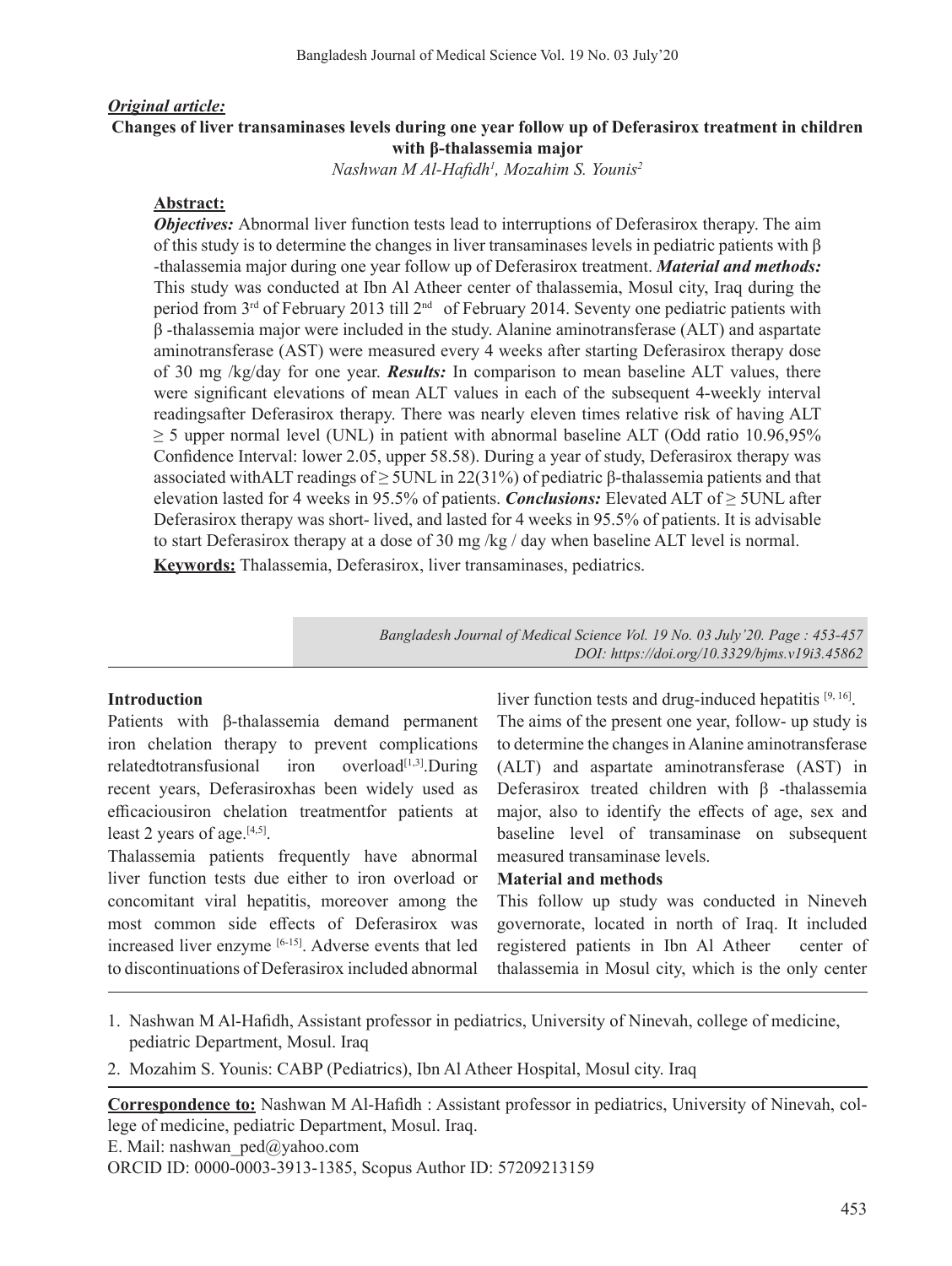in the governorate that provide medical care and management of patients with thalassemia.

Since 2/11/2012 upon availability of the oral chelator drug Deferasirox (Exjade, Novartis) in Nineveh governorate and regardless of presence or absence of previous administration ofchelator therapy, patients aged  $\geq$  2 years with serum ferritin of 1000- 2000 ng/ ml were selected to start Deferasirox (Exjade ®) monotherapy. Inagreement with Deferasiroxdrug manufacture prescribing information, all patients should start Deferasiroxtreatment at initial dose of 20 mg ⁄kg ⁄ day, increasing after 3 months to 30 mg /kg/day.

All enrolled patients for this study should have their ALT and AST baseline values  $\leq 2 \times$  upper normal level (UNL) just prior to administration of Deferasirox dose of 30 mg /kg/day.In order to eliminate other causes of elevated liver transaminase, all patients were tested initially and every 6 months of study for Hepatitis B and C; any seropositive patients were excluded from the study.A total of 71 patients, 39 (54.9%) males and 32 (45.1%) females with mean age of 4.8 years and age range between 2-9 years, were eligible to be analyzed in this one year follow upresearch. The study started after a first dose of 30 mg /kg/day of Deferasirox is administered to each patient and it is dated from 3<sup>rd</sup> of February 2013 till 2<sup>nd</sup>of February 2014. Each patient was investigated thirteen times in the study year, at 4– weekly intervals for measurements of ALT and AST and serum ferritin. Deferasirox dose of 30 mg /kg/ day is discontinued if patient displayed elevated transaminases levels  $\geq$  5  $\times$  UNL and reinstalled at a lower dose of 20 mg/kg/day upon decline of transaminase level below 5 folds duringsubsequent 4 weekly interval transaminase level assessment. A dose of 30 mg /kg /day is resumed when ALT level of < 5 UNL was maintained for another 4 weeks.

Liver transaminase levels were measured using ChemWell-T automated chemistry analyzer device (USA) and utilizingPointe Scientific kit (USA) which had upper normal value of 34U/L for ALT and AST. Serum ferritin was analyzed by minividas 69280 (Biomeriux, Italy) using VIDAS ® Ferritin kit (Biomeriux, France).

This study was approved by local research authority in Ninevah College of medicine, Ninevah University. Chi-square test was used to compare the categorical variables, Paired sample T test was used to evaluate differences between means of continuous variables, P value  $\leq 0.05$  was considered to be statistically significant. Data analysis was executed using version 17 SPSS program.

#### **Results**

Throughout a year of follow up, ALT levels were not increased in all of thirteen readings in 17(23.9%) patients, whereas  $22(31%)$  of studied patients had one or more than one readings out of the 13 assessments of each patient displayed  $\geq$  5UNL ALT level. Elevation of >1-<5 folds ALT level were displayed in the remaining 32 (45.1%) of patients.

In comparison to mean baseline ALT values, there was significant elevation of mean ALT value in each of 4-weekly readings afterDeferasirox therapy in all compared pairs, nevertheless the differences between assessed mean ALT values compared to mean baseline ALT value ranged between 6.18  $\pm$ 2.31 - 30.41  $\pm$  4.63 U/L (Table 1). Single time ALT elevation of  $\geq$  5 UNL among the thirteen readings throughout a year of follow upensued in 15 (21.1 %) of 71 patients

|                                                                | Paired Differences                |                                                       |        |           |
|----------------------------------------------------------------|-----------------------------------|-------------------------------------------------------|--------|-----------|
| Compared mean ALT values in relation to time of<br>measurement | Mean $\pm$ SE <sup>**</sup> (U/L) | 95% Confidence Interval of the<br>Difference<br>Lower |        | P - value |
| Fourth week ALT -Baseline ALT                                  | $6.310 \pm 3.090$                 | $\frac{\text{Upper}}{12.472}$                         | 0.147  | $0.045*$  |
| Eighth week - Baseline ALT                                     | $13.662 \pm 3.753$                | 21.147                                                | 6.177  | $0.001*$  |
| Twelfth week ALT - Baseline ALT                                | $21.028 \pm 4.161$                | 29.327                                                | 12.730 | $0.000*$  |
| Sixteenth weekALT - Baseline ALT                               | $9.141 \pm 3.481$                 | 16.083                                                | 2.199  | $0.011*$  |
| Twentieth weekALT - Baseline ALT                               | $6.183 \pm 2.311$                 | 10.793                                                | 1.574  | $0.009*$  |
| Twenty fourth week ALT- BaselineALT                            | $11.380 \pm 3.552$                | 18.465                                                | 4.296  | $0002*$   |
| Twenty eighth weekALT - Baseline ALT                           | $7.169 \pm 2.494$                 | 12.144                                                | 2.194  | $0.005*$  |
| Thirty second weekALT- Baseline ALT                            | $8.042 \pm 2.769$                 | 13.565                                                | 2.519  | $0.005*$  |
| Thirty sixth weekALT -Baseline ALT                             | $6.324 \pm 3.352$                 | 23.009                                                | 9.638  | $0.000*$  |
| Fortieth weekALT - BaselineALT                                 | $15.197 \pm 3.029$                | 21.238                                                | 9.156  | $0.000*$  |
| Forty forthweekALT - Baseline ALT                              | $9.192 \pm 2.605$                 | 14.387                                                | 3.996  | $0.001*$  |
| Forty eighth week ALT -Baseline ALT                            | $30.408 \pm 4.634$                | 39.650                                                | 21.167 | $0.000*$  |
| Fifty second week ALT-Baseline ALT                             | $9.201 \pm 4.039$                 | 15.655                                                | 4.368  | $0.001*$  |

**Table 1: Paired T test of mean Alanine aminotransferase (ALT) values measured at 4 weekly interval in comparison to mean of baseline ALT values among 71 Deferasirox treated β .thalassemia patients.**

\* P- value: value less than 0.05 is considered significant.

\*\* SE: standard error of mean.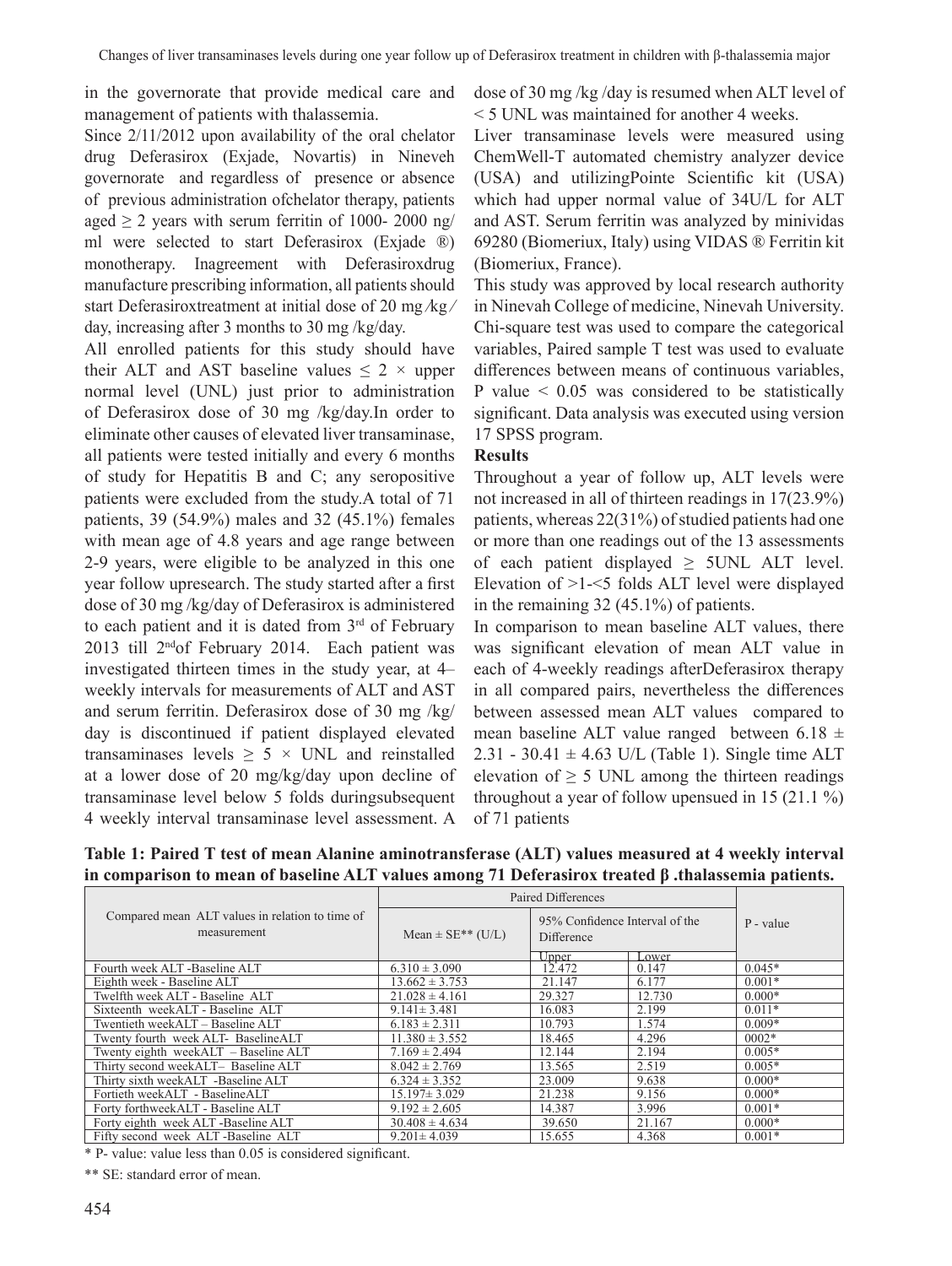Table 2 shows a significant (*P= 0.011*) increase in frequency of patients having equal or more than five folds raise in ALT level in those with their baseline ALT > 1- 2UNL compared to those with normal baseline ALT, moreover there is nearly eleven times relative risk of having  $ALT \ge 5$  UNL in patient with abnormal baseline ALT (Odd ratio 10.967, 95% confidence interval: lower 2.053, upper 58.579). Seven out of nine patients (77.8%) who had baseline ALT levels >1-2UNL had post baseline reading of

ALT  $\geq$  5 UNL. Levels of AST were equivalent to those of ALT in 51 (71.8 %) of analyzed 71 patients. There was no significant frequency difference in level between ALT and AST timely matched readings at each 4 weeks (Table 1). There was elevation of AST of  $\geq$  5 UNL at same time of  $\geq$  5 UNL ALT increment in 18 (35.5 %) of patients. AST of  $\geq$  5 UNL values had sensitivity of 81.8 and specificity of 32.7% in relation to  $ALT \geq 5$  UNL values.

**Table 2: Characteristics of 71 Deferasirox treated β.thalassemia patients in relation to occurrence of ALT level of above versus below 5 upper normal level (UNL).**

| <b>Variables</b> |                  | $ALT < 5$ UNL | $ALT > 5$ UNL | P-value  | Odd ratio | 95% Confidence Interval |        |
|------------------|------------------|---------------|---------------|----------|-----------|-------------------------|--------|
|                  |                  |               |               |          |           | lower                   | upper  |
| Age              | $<$ 5 year       | 30(68.2)      | 14(31.8)      | 0.846    | 0.902     | 0.318                   | 2.557  |
|                  | $>5$ year        | 19(70.4)      | 8(29.6)       |          |           |                         |        |
| <b>Sex</b>       | Male             | 25(64.1)      | 14(35.9)      | 0.323    | 0.595     | 0.212                   | 1.673  |
|                  | Female           | 24(75.0)      | 8(25.0)       |          |           |                         |        |
| Baseline ALT     | Normal           | 47(75.8)      | 15(24.2)      | $0.001*$ | 10.967    | 2.053                   | 58.579 |
|                  | $>1$ -2UNL       | 2(22.2)       | 7(77.8)       |          |           |                         |        |
| Timely matched   | Not equivalent   |               |               | 0.210    | 2.182     | 0.633                   | 7.517  |
| ALT and AST      | level            | 16(80)        | 4(20)         |          |           |                         |        |
| level            | Equivalent level | 33(64.7)      | 18(35.3)      |          |           |                         |        |

\* P- value: value less than 0.05 is considered significant.

Among 22 patients with  $ALT \ge 5$  UNL; Majority 21 (95.5) %) of patient's ALT decline to a lower level after 4 weeks. About two third  $(63.6 %)$  of them dropped to  $\leq 2$  UNL of ALT. Only one (4.5 %) of patients had  $ALT \ge 5$  UNL at 2 consecutive post baseline visits. Timing of first ALT elevation is almost comparable in first and second half of follow up year (Table 3). Only one patient (4.5 %) had ALT of  $\geq 10$  UNL.

**Table 3: Characteristic of 22 Deferasirox treated β .thalassemia major patients having level of ALT ≥ 5UNL, during one year of follow up.**

| Variables                                                      | No $(\%)$ |  |  |  |
|----------------------------------------------------------------|-----------|--|--|--|
| Frequency of occurrence of ALT elevation of $\geq$ 5UNL during |           |  |  |  |
| studied year                                                   |           |  |  |  |
| Once                                                           | 15(68.2)  |  |  |  |
| Twice                                                          | 4(18.2)   |  |  |  |
| 4 times                                                        | 2(9.1)    |  |  |  |
| 6 times                                                        | 1(4.5)    |  |  |  |
| Timing of declining of ALT level to $\leq$ 5UNL                |           |  |  |  |
| After 4 week                                                   | 21(95.5)  |  |  |  |
| After 8 week (2 consecutive elevations)                        | 1(4.5)    |  |  |  |
| ALT levels                                                     |           |  |  |  |
| $>5-10$ UNL                                                    | 21(95.5)  |  |  |  |

| Variables                                      | No $(\%)$ |  |  |  |
|------------------------------------------------|-----------|--|--|--|
| $>10$ UNL                                      | 1(4.5)    |  |  |  |
| Folds of ALT reduction following elevation     |           |  |  |  |
| Decrease to normal                             | 6(27.3)   |  |  |  |
| Decrease to $> 1 - 2$ UNL                      | 8(36.4)   |  |  |  |
| Decrease to $\geq$ 2 – 3 UNL                   | 3(13.6)   |  |  |  |
| Decrease to $\geq$ 3 -4 UNL                    | 5(22.7)   |  |  |  |
| Timing of first time $\geq$ 5UNL ALT elevation |           |  |  |  |
| First 6 months                                 | 10(45.5)  |  |  |  |
| Second 6 months                                | 12(54.5)  |  |  |  |

Mean  $\pm$  standard error(SE) of mean baseline serum ferritin value was  $2392.8 \pm 107.8$  ng / ml. Paired samples T test showed that the mean of serum ferritin readings measured at time of first ALT elevation above 5 UNL was 2801.97±171.5 ng/ml which was not significantly different (p=0.818) when compared to the mean of serum ferritin values of 2832.59  $\pm$  167.1 ng/ml, assessed when those ALT levels dropped below 5 UNL.

### **Discussion**

Of the adverse events that led toDeferasirox discontinuation, the most common were increased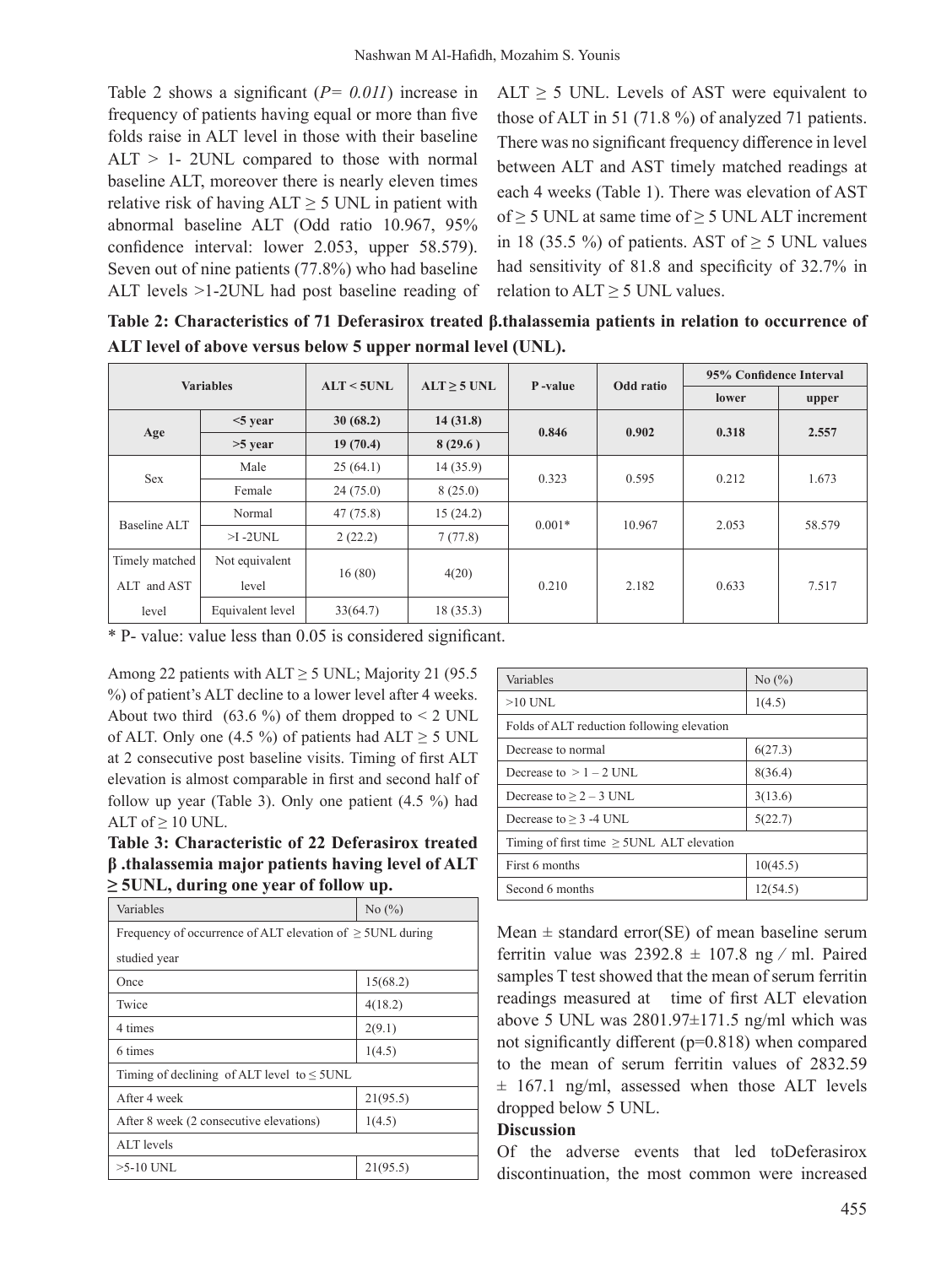alanine aminotransferase<sup>[1]</sup>. Studied patients receiving Deferasirox chelation therapy for one year displayed deranged ALT in 54/71 (83%) of them. Almost one third (30.9 %) of studied patients had one or more than one readings displayed  $\geq$  5UNL increase in ALT level , nevertheless , that elevation occurred single time in 15 (68.1%) of those patients, it was shortlived and returning to below fivefold level in the succeeding 4 weeks in 95.5 % of analyzed patients. These finding supported that Deferasirox adverse events generally are mostly transient and there were no progressive increases liver transaminase levels [17, <sup>18]</sup>. Albeit there were significant elevation of studied mean ALT values in comparison to mean baseline ALT values, however the assessed mean ALT paired differences ranged between  $6.18 \pm 2.31 - 30.41 \pm 4.63$ U/L,a value of only about one fold ALT increment. Mean ALT levels were mildlyelevated during the first 2 years of Deferasiroxtreatment $[11]$ .

Only one (4.5 %) of studied patient had ALT levels  $>10$  UNL which is comparable to other studies [4]. Only one (4.5 %) of investigated patients had ALT  $\geq$ 5 UNL at 2 consecutive post baseline visits. Minority of patients experienced two consecutive increases in  $ALT^{[1, 4, 17]}$ . In accordance with results of this research majority of patients who had ALT levels above UNL at baseline had higher ALT in their follow  $up^{[4, 17]}$ . AST increased less frequently than ALT among investigated patients, similar finding was obtained by other study<sup>[2]</sup>.Elevated serum ALT levels indicate a high specificity and a reasonable sensitivityof liverinjury [17]. Analyzed  $\geq$  5 UNL of AST values has sensitivity of 81.8 % in relation to  $\geq$  5 UNLof ALT values, implying that ALT was the determinant of Deferasirox dose interruptions and modification

The measurement of serum ferritin provides a relatively strong marker of iron burden  $[18]$ . There was no significant difference between means of analyzed serum ferritin during first time changes of ALT above versus those below 5 folds, denoting that iron overload was not the reason for the studied ALT elevations.

### **Conclusions**

In the view of this study results, it is reasonable to start Deferasirox therapy at a dose of 30 mg /kg / day whenbaseline ALT level is normal, since there is nearly eleven times relative risk of having  $ALT \geq 5$ UNL in patient with abnormal baseline ALT. It is not necessary to test for AST taking into consideration that ALT was the determinant ofDeferasirox dose modification.

# **Authors' contribution:**

Both authors designed the study and gathered the study data. Both authors wrote, edited and revised the manuscript. Nashwan M. Al-Hafidh submitted the manuscript. Both authors approved the final draft